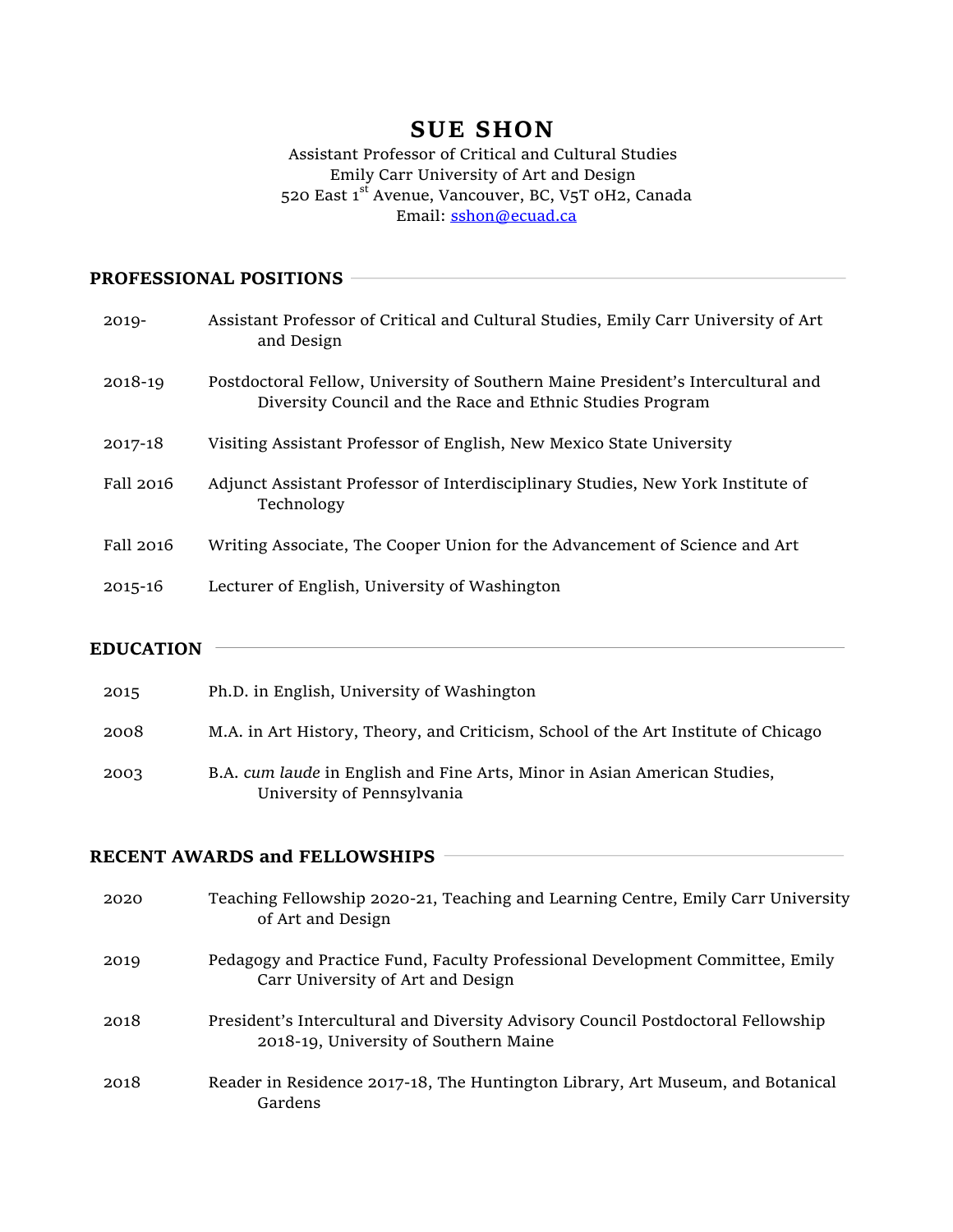| 2017 | President's Contingent Faculty Travel Award, The Society for the Study of Multi-<br>Ethnic Literature in the United States 31 <sup>st</sup> Annual Conference |
|------|---------------------------------------------------------------------------------------------------------------------------------------------------------------|
|      | Diversity Scholar, National Center for Institutional Diversity, University of<br>Michigan                                                                     |
| 2015 | Society of Scholars 2014-15, Simpson Center for the Humanities, University of<br>Washington                                                                   |
|      | Alvord Endowed Fellowship in the Humanities 2014-15, University of Washington                                                                                 |
|      | Allan and Mary Kollar Endowed Fellowship 2014-15, University of Washington                                                                                    |
| 2014 | Joseph and Yetta Blau Award for Excellence in Research, Simpson Center for the<br>Humanities, University of Washington                                        |
|      | Public Scholarship Community Event Grant, Simpson Center for the Humanities,<br>University of Washington                                                      |

#### **PUBLICATIONS**

- "Runaway Slave Portraiture, Aesthetic Judgment, and the Emergence of Racial Visuality," solicited and under review at *Media-N: Journal of the New Media Caucus* special issue "No Template: Art and the Technicity of Race"
- "The Skyscraper's Unseeing Eyes: Louis Sullivan, Nella Larsen, and Racial Formalism," *American Literature* 89.3 (September 2017): 439-462
- *Racial Sense and the Making of Aesthetic Modernity,* monograph in progress
- *Xenology: Drawing in Response to Octavia Butler's* Dawn (Exhibition and Catalog) at *Wild Seed: The 2nd Annual Octavia E. Butler Birthday Tribute*, Jaam Rek, Seattle, WA July 12, 2014

#### **RECENT PRESENTATIONS**

| 2020 | "The Art School Petition," Roundtable Participant. Association of Independent<br>Colleges of Art and Design Academic Symposium, November 7, 2020                                                                         |
|------|--------------------------------------------------------------------------------------------------------------------------------------------------------------------------------------------------------------------------|
|      | "Art and Social Justice Practices at the University," Invited Panelist. Patricia<br>Summerville Visiting Arts Professionals Panel, Murray State University<br>Department of Art and Design, Murray, KY, October 29, 2020 |
| 2020 | "Face Time: Prehistories of the Selfie," Roundtable Participant. C19: The Society of<br>Nineteenth-Century Americanists Conference, October 16, 2020                                                                     |